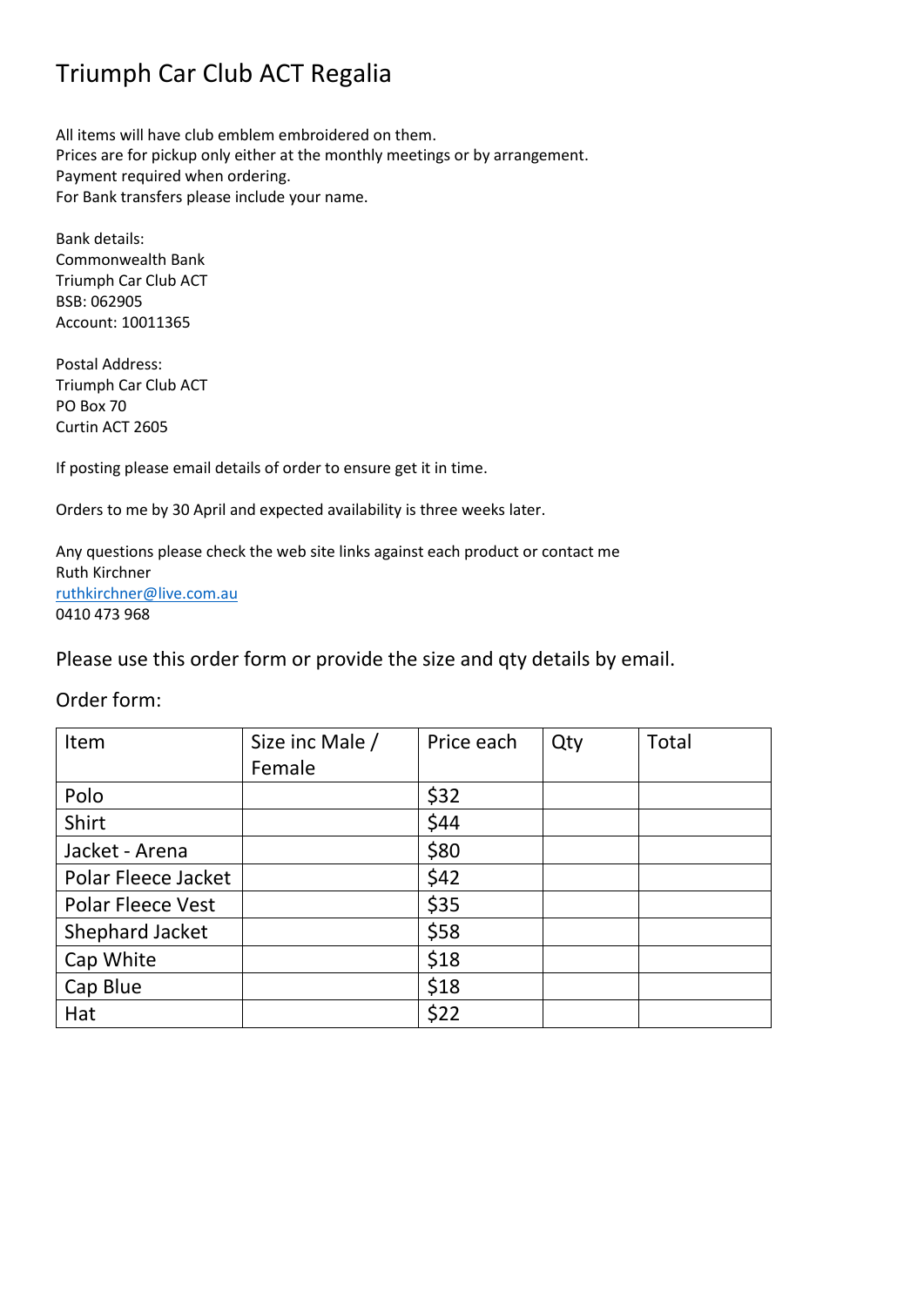# **Arena patterned Black with Royal Blue Trim Polo Shirt \$32**



#### PS77 Men's TrueDry® Tri-Colour Short Sleeve Pique Polo

| <b>EASY FIT</b>    |      | М  |      | XL | 2XL  | 3XL | 4XL  | 5XL |
|--------------------|------|----|------|----|------|-----|------|-----|
| <b>Half Chest</b>  | 53.5 | 56 | 58.5 | 61 | 63.5 | 66  | 68.5 |     |
| <b>Body Length</b> | 70   | 72 | 74.  | 76 | 78   | 80  | 82   | 84  |

Weight & size measurements are for guidance only

<http://www.winningspirit.com.au/ps77-arena-polo>

#### PS78 Ladies' TrueDry® Tri-Colour Short Sleeve Pique Polo

| EГ<br><b>MODERN</b> |      | 10 | 12   | 14 | 16   | 18 | 20 | つつ |    |
|---------------------|------|----|------|----|------|----|----|----|----|
| <b>Half Chest</b>   | 43.5 | 46 | 48.5 | 51 | 53.5 | 57 | 60 | 63 | 66 |
| <b>Body Length</b>  | 60   | ۵ŋ | 64   | 66 | 68   |    |    |    |    |

Weight & size measurements are for guidance only

<http://www.winningspirit.com.au/ps78-arena-polo>

### **Collared Short Sleeve Shirt - with pocket \$44**



#### Men's Tri-colour Arena Shirt

| <b>SIZE</b>        |    | $S$   M   L   XL   2XL   3XL   4XL   5XL |    |      |    |      |      |
|--------------------|----|------------------------------------------|----|------|----|------|------|
| <b>Half Chest</b>  | 56 | 58.5                                     | 61 | 63.5 | 66 | 68.5 | 73.5 |
| <b>Body Length</b> | 76 | 78                                       | 80 | 82   | 84 | 86   | 88   |
| Modern Fit         |    | Measurements are for guidance only       |    |      |    |      |      |

<http://www.winningspirit.com.au/bs15-mens-arena-tri-colour-contrast-shirt>



Ladies' Tri-colour Arena Shirt

| <b>SIZE</b>        |      |    | $10$   12   14   16   18   20   22 |    |      |    |    |    | $\blacksquare$ 24. |
|--------------------|------|----|------------------------------------|----|------|----|----|----|--------------------|
| <b>Half Chest</b>  | 45.5 | 48 | 50.5                               | 53 | 55.5 | 59 | 62 | 65 | 69                 |
| <b>Body Length</b> | 63   | 65 | 67                                 | 69 | 70   | 72 | 74 | 76 |                    |
| Modern Fit         |      |    | Measurements are for guidance only |    |      |    |    |    |                    |

<http://www.winningspirit.com.au/bs16-womens-arena-tri-colour-contrast-shirt>

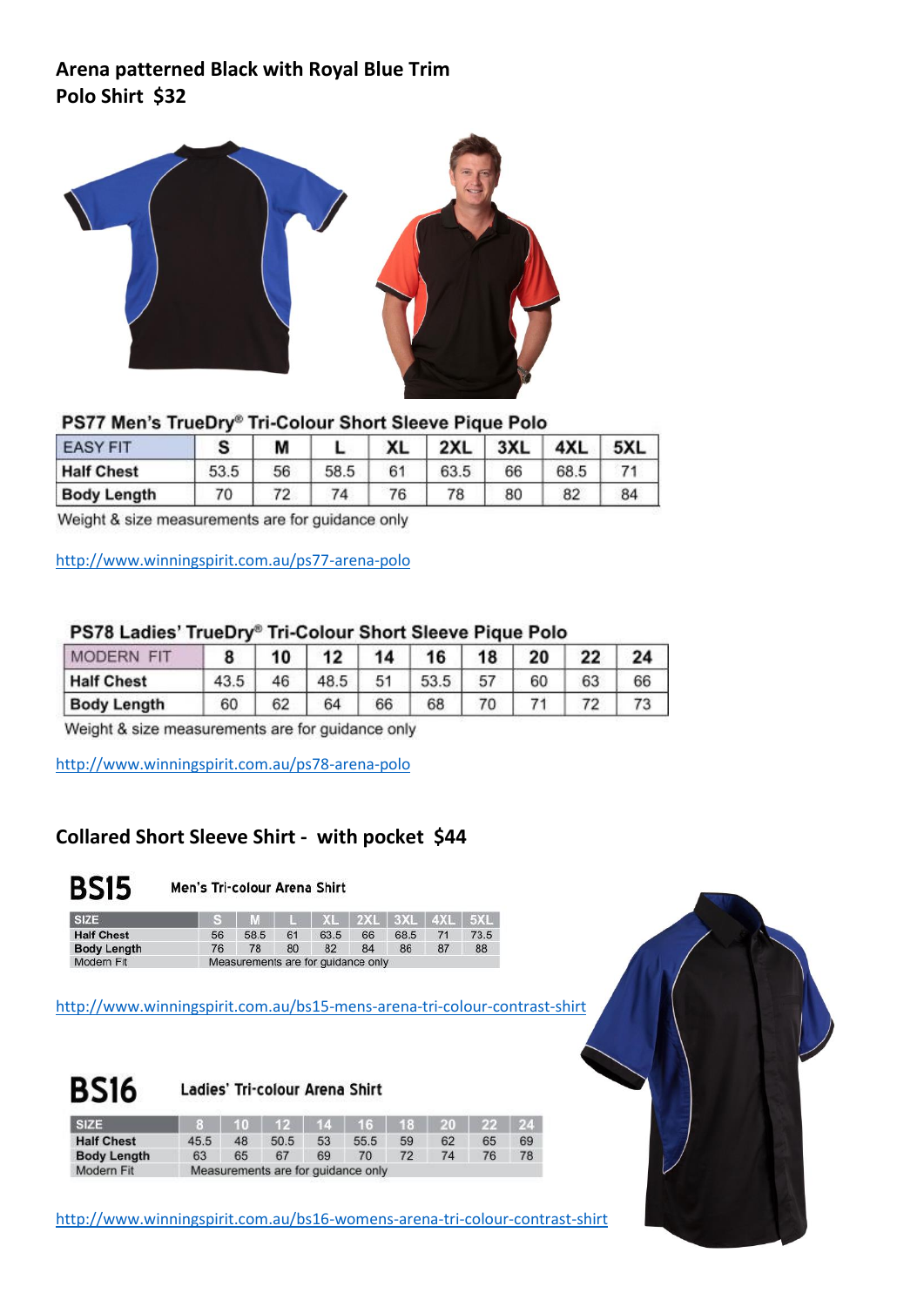## **Jacket - Arena \$80**



#### **JK77 Unisex Nylon Rip-Stop Jacket**

|                    | 2XS  | <b>YC</b><br>טח          |                          | M  |      | $\mathbf{v}$<br>ᄮ | 2XL  | 3XL | 5XL | 7XL   |
|--------------------|------|--------------------------|--------------------------|----|------|-------------------|------|-----|-----|-------|
| <b>MODERN FIT</b>  | 10   |                          |                          |    | 18   | 20                | 22   |     | 26  | 28/30 |
| <b>Half Chest</b>  | 52.5 | 55                       | 57.5                     | 60 | 62.5 | 65                | 67.5 | 70  | 75  | 80    |
| <b>Body Length</b> | 68   | $\overline{\mathcal{U}}$ | $\overline{\phantom{a}}$ | 74 | 76   | 78                | 80   | 82  | 84  | 86    |

Neight & size measurements are for guidance only

<http://www.winningspirit.com.au/jk77-arena-jacket-unisex>

# **FULL ZIP POLAR FLEECE – ROYAL BLUE** \$42



|  |  |  | 100% Polyester for durability |
|--|--|--|-------------------------------|
|--|--|--|-------------------------------|

- 290gsm low pill polar fleece
- Two front pockets

| <b>ADULTS</b>                                          |   | S M L XL 2XL 3XL 4XL 5XL        |  |  |  |                                    |  |
|--------------------------------------------------------|---|---------------------------------|--|--|--|------------------------------------|--|
| <b>CHEST</b>                                           |   | 55 57.5 60 62.5 65 67.5 70 72.5 |  |  |  |                                    |  |
| SP LENGTH 72 74 76 78 80 81 82 83                      |   |                                 |  |  |  |                                    |  |
|                                                        |   |                                 |  |  |  |                                    |  |
| <b>LADIES</b>                                          | 8 |                                 |  |  |  | 10 12 14 16 18 20 22 24            |  |
| <b>BUST</b>                                            |   |                                 |  |  |  | 49 51.5 54 56.5 59 61.5 64 66.5 69 |  |
| SP LENGTH 61.5 63.5 65.5 67.5 69.5 71.5 73.5 75.5 77.5 |   |                                 |  |  |  |                                    |  |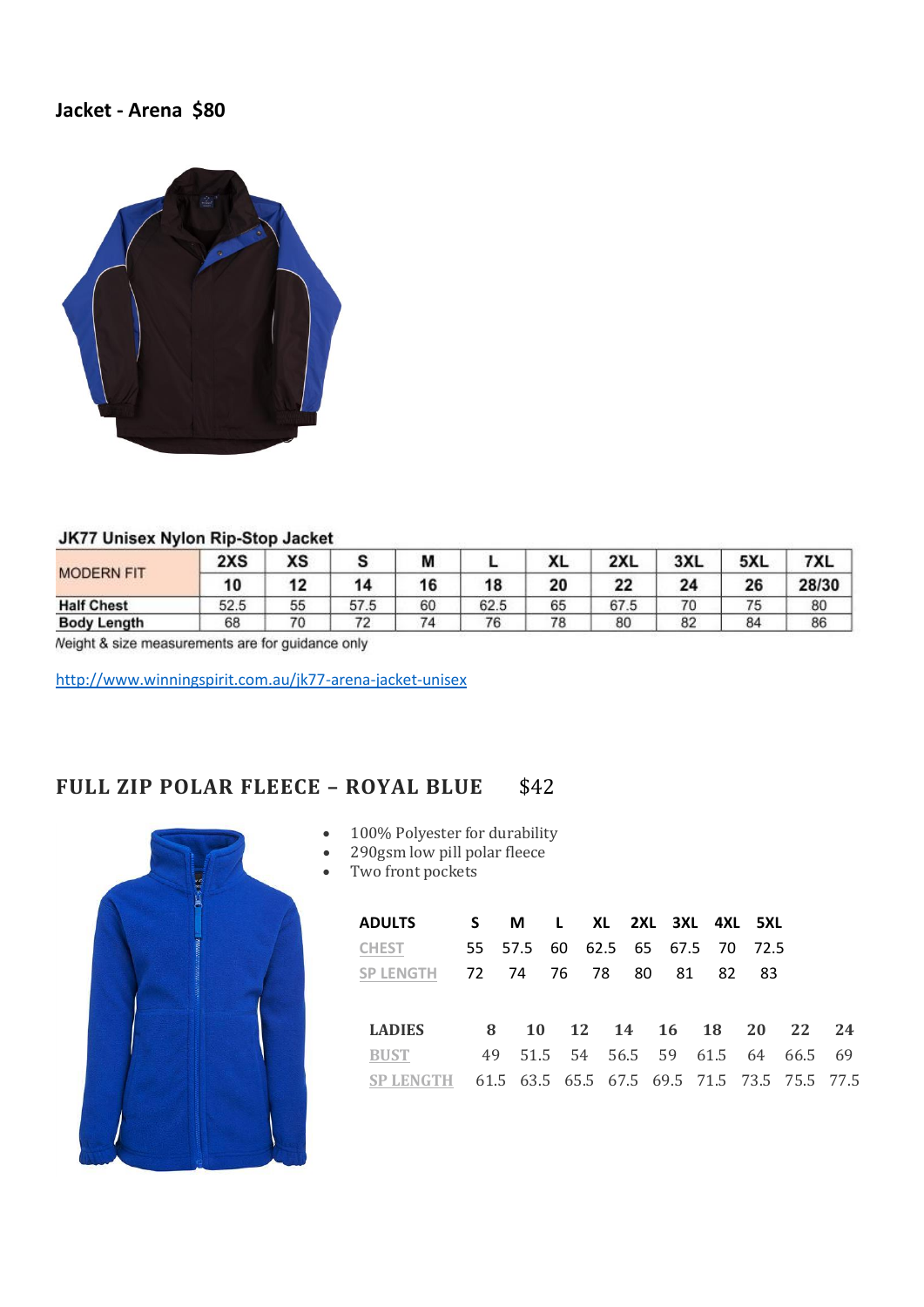# **Full Zip Polar Vest – Royal Blue \$35**



<https://www.jbswear.com.au/product-detail/-in-product/3OV>

- 100% Polyester for durability
- 290gsm low pill polar fleece
- Two front welt pockets

| <b>ADULTS</b>                                     | S. |  | M L XL 2XL 3XL 4XL 5XL                       |  |  |    |
|---------------------------------------------------|----|--|----------------------------------------------|--|--|----|
| <b>CHEST</b>                                      |    |  | 55 57.5 60 62.5 65 67.5 70 72.5              |  |  |    |
| SP LENGTH 65.5 67.5 69.5 71.5 73.5 75.5 77.5 79.5 |    |  |                                              |  |  |    |
| <b>LADIES</b>                                     |    |  | 8 10 12 14 16 18 20 22                       |  |  | 24 |
| <b>BUST</b>                                       |    |  | 49 51.5 54 56.5 59 61.5 64 66.5 69           |  |  |    |
| <b>SP LENGTH</b>                                  |    |  | 59.5 61.5 63.5 65.5 67.5 69.5 71.5 73.5 75.5 |  |  |    |

### **Shepherd Jacket – Black with grey lining (For those of us that feel the cold) \$58**

- 450gsm bonded Microfleece shell
- Contrast shepherd fleece lining
- Front panel with two welt pockets
- Classic fit



| <b>ADULTS</b>    | S.   | M        | - L. |              |    | XL 2XL 3XL |     |
|------------------|------|----------|------|--------------|----|------------|-----|
| <b>CHEST</b>     | 57.5 | 60       |      | 62.5 65 67.5 |    | 70         |     |
| <b>SP LENGTH</b> |      | 72 74 76 |      | 78           | 80 | 82         |     |
|                  |      |          |      |              |    |            |     |
| Ladies           | 8    | 10 I     |      | 12 14 16     |    | 18         | 20  |
| <b>BUST</b>      | 48   | 50.5     |      | 53 55.5 58   |    | 60.5       | -63 |
| SP LENGTH        | 61   | 63       | 65   | 67           | 69 | 71         | 73. |

Mens <https://www.jbswear.com.au/product-detail/-in-product/3JS>

Ladies [https://www.jbswear.com.au/product-detail/-in](https://www.jbswear.com.au/product-detail/-in-product/3LJS)[product/3LJS](https://www.jbswear.com.au/product-detail/-in-product/3LJS)